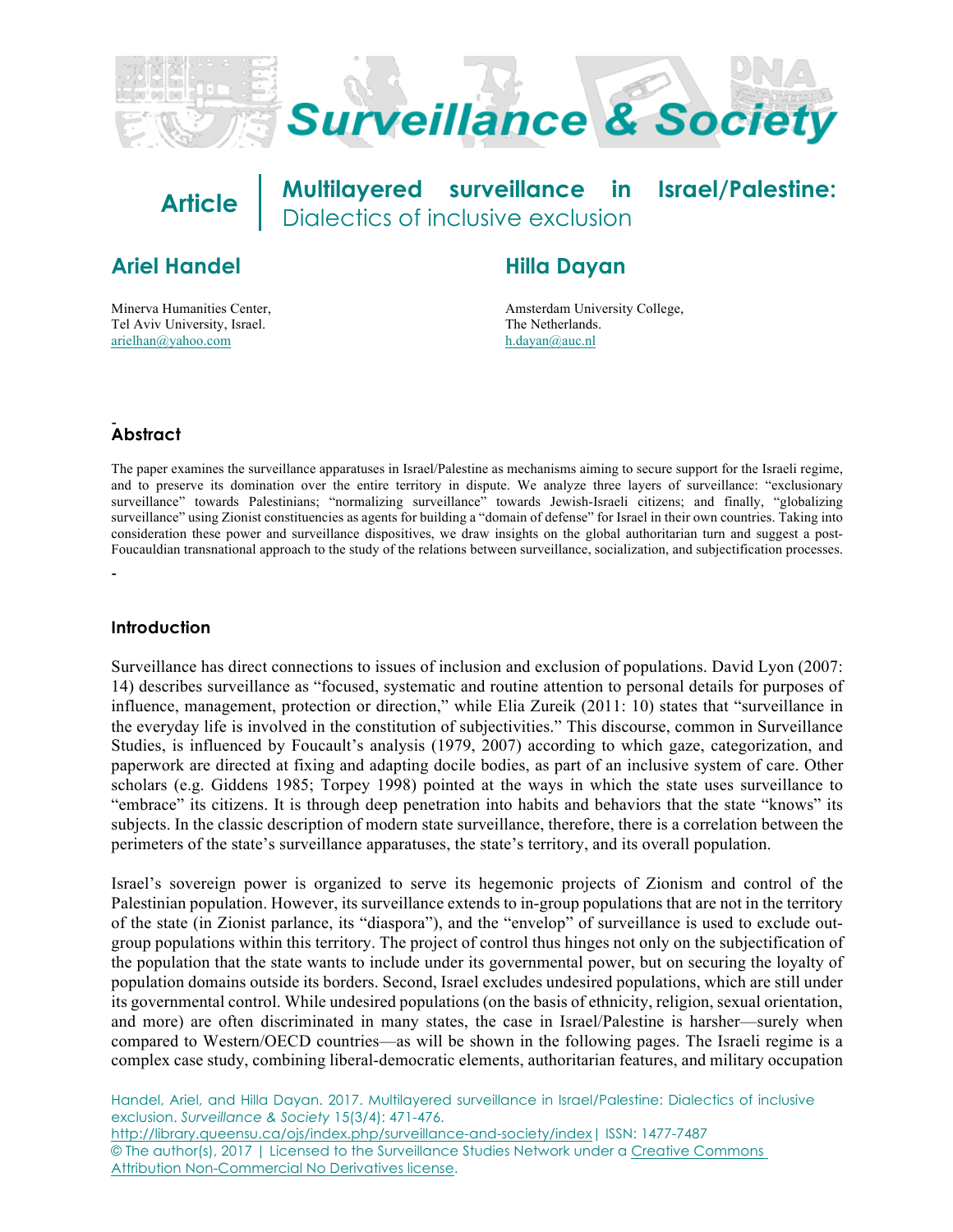in the West Bank and Gaza strip. Israel can be thus seen as a laboratory for population management and surveillance, that may be helpful for understanding "the authoritarian turn" in the Global West and beyond. It is a model for a regime in which rights and limited pluralism essentially derive from emotional loyalty. Because it is sensitive to thoughts and deeds of individuals that may turn into a threat to the basis of its legitimacy, the state obsessively engages in the "influence, management, or direction" towards the authoritarian rationale of loyalty (Lyon 2007).

This paper explores three types of surveillance used for maintaining the Israeli regime: (1) "normalizing surveillance," performed on Israeli-Jews, the only legitimate subjects of the regime, whose loyalty is secured on the basis of ethnic separation, emotional loyalty and existential fears; (2) "exclusionary surveillance," enacted on different levels, mainly on the Palestinian inhabitants of the Gaza Strip and the West Bank, but also on the Palestinian citizens of Israel; (3) "globalizing surveillance," under which Jews and former-Israelis serve as surveillance agents responsible for building a "domain of defense" for Israel in their own countries. Through activating its population domain outside its borders, Israel maintains a consistent gaze on and polices all shades of criticisms of the current regime. The purpose of multilayered surveillance is hence not only subjectification and control domestically but staving off the deterioration of the regime into pariah status internationally, seeking for it more favorable acceptance, and even "legitimacy surplus."

#### **Normalizing surveillance**

Zionism retains the status of state religion in Israel and is the principle signifier of the Jewish society. The maintenance of a discourse of Zionism as an alive-and-kicking movement is a way for the regime to hold this "constructive ambiguity" (Benvenisti 1988: 49), while attributing symbolic capital to a shared mission of perpetually constructing and maintaining a national Jewish home as if this mission was not completed in 1948. Israel Harel, a right-wing publicist, once likened Zionism to the movement of cyclers: once you stop pedaling, you fall (Harel 2005). It is a movement-in-a-permanent-movement, in which "only by acquiring more power can it guarantee the status quo" (Arendt 1979: 142), and for which the biggest threat is a halt. This never-ending movement is led today by a coalescence of settler and neoliberal elites driving forward a project of normalizing colonization and control. This dynamic is brought into sharp focus in studies that show how Judaizing the land has become a lucrative real-estate business on both sides of the green-line; from "individual farms" in the Negev desert for which Bedouin lands are taken without compensation to settlers' "boutique farms" of organic products that land in chef restaurants in Tel Aviv, and well-planned urban settlements built in the heart of the West Bank. The normalization of colonization has come to inform every fabric of daily life in Israel (Algazi 2006; Handel, Rand and Allegra 2015; Allegra, Handel and Maggor 2017).

Any disruption to this doctrinal flow that implies, in however minor way, that the project is not accepted by practically everyone, is a liability for normalization that is met with intimidation, harassment, and legal persecution. This is the kernel of Israeli government anti-democratic legislation in the past few years. Beyond state-led initiatives, there are private propaganda arms who specialize in blacklists and shaming, making critical discourse and knowledge a personal liability. The label "anti-Zionists," frequently depicted as "traitors," is applied by non-governmental propaganda agencies like *Im Tirtzu* almost indiscriminately. Crusades against "de-legitimization" often attack anonymous rank and file lefties, not excluding the mainstream Zionist left. The media uncovers periodically "the Israeli faces" of the BDS, the global Boycott, Divestment and Sanctions movement has become the strategic locus of state operations abroad, and any hint of support for it domestically is severely sanctioned.<sup>1</sup>

<sup>&</sup>lt;sup>1</sup> "Meet the Israelis and Jews behind the boycott and the BDS," [http://www.maariv.co.il/news/politics/Article-](http://www.maariv.co.il/news/politics/Article-480425)[480425, in](http://www.maariv.co.il/news/politics/Article-480425) Hebrew, published June 13, 2015. BDS was propelled by the 2005 call of Palestinian civil society to boycott, sanction and divest from Israel and developed since to a global movement.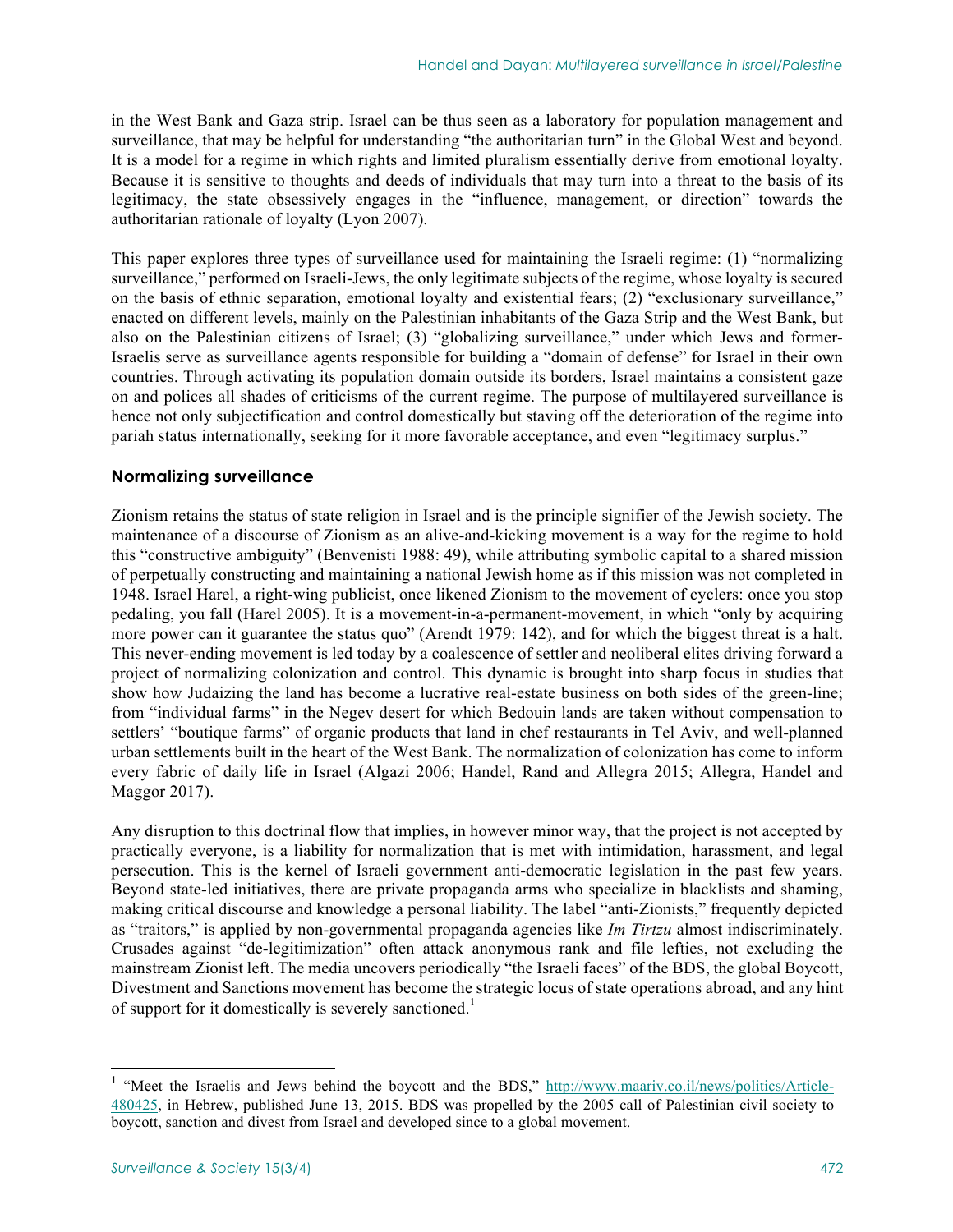Israeli sociologist Yael Berda (2015) argued that the purpose of such surveillance practices is to turn citizens into "objective enemies," emptying out the body politic from any expression of non-consensual politics. In a classic inversion the aggressors are critics of all sorts—academics, social justice activists, NGOs, human rights defenders—and their victim is Israeli society. This analysis corresponds with our contention that surveillance is "normalizing," namely, singling out deviance to establish the norm. In the "normalizing" type, deviates are too few, and there is no need to win them over so the impetus is to wipe them out. Yet, the regime must continuously generate them and exaggerate their power and threat in order for purges to even make sense and for the norm to be established. This logic of inclusive exclusion is present in Israel and may be useful for understanding the Western authoritarian turn: the attempts of a ruling oligarchy of pro-settlers and neoliberal elites to conceal its own thin social bases of legitimacy by turning against a phantom ghost "enemy," in the name of defending the interests of "the masses."

#### **Exclusionary surveillance**

In contrast to the apparatuses that are intended to include, embrace, and normalize a desired population, exclusionary surveillance uses power-knowledge technologies as means of exclusion. Exclusionary surveillance does not include corrective-normalizing features, and it contains no "right behavior." Rather the opposite, those apparatuses are intended to make their subjects fail so as to prove their inability to be included (Kotef and Amir 2015; Handel 2009, 2011). In Israel/Palestine, exclusionary surveillance is applied mainly towards the Palestinian population, in a variety of modes and intensities derived from their civil status and geographical location.

Since Israel's withdrawal from Gaza Strip in 2005, Israel has abandoned any purpose of annexation or inclusion of the population in the region. Yet, UAVs are flying constantly over the Strip, filming and recording all kinds of communications. Israel still controls the population registry and authorizes the limited freedom of movement of the few that are permitted to cross the borders (mainly for medical treatment). It is a management from the outside, similar to the prisons described in Zygmunt Bauman's account of the post-corrective penal system, in which the improving and correcting dimensions of the disciplinary prison are totally absent, and exclusion is all that is left: "what the inmates of the Pelican Bay prison *do* inside their solitary cells *does not matter*. What *does matter* is that *they stay there*" (Bauman 1998: 113; italics in original).

In the West Bank, the inhabitants are slightly more "included" than in the Gaza Strip. Over 60,000 Palestinians are working in Israel and in the Jewish settlements, carrying an updated magnetic card with personal data and security and employment history, while hundreds of thousands of Palestinian citizens are crossing several Israeli checkpoints within the West Bank on a daily basis. But the level of control that is actually taking place under direct surveillance in most of the inner checkpoints is low: nothing is written down, and no data are catalogued or transmitted. Passage regulations are unclear and in constant flux, making it nearly impossible for the controlled population to behave "correctly." The Israeli bureaucracy, represented by the District Coordination Offices (DCO), tends to work as hard as it can in order *not* to give permits and documents, as stated in one report: "the bureaucratic failure is so transparent that it seems clear that the purpose is not to give the service… many times the DCO's location is a trap in itself: to reach it the Palestinian needs a special permit, which he can get only in that DCO" (Machsom Watch 2004).

East Jerusalem presents a specific case of exclusionary surveillance. Since its illegal annexation in 1967, "most Palestinian Jerusalemites are 'permanent residents' under Israeli law, permitted to exercise a limited set of rights: they may live and work in Israel, travel to and from the West Bank, collect some social benefits and vote in municipal elections" (Jefferis 2012: 95). However, as 'permanent residents' they may lose their residency status if they are not able to prove that Jerusalem is their "life center." When the Israeli population registry surveys East Jerusalem's Palestinian inhabitants that "move their life center" to another location for a certain time—be it for study or work, or families that bought houses just a few hundred meters beyond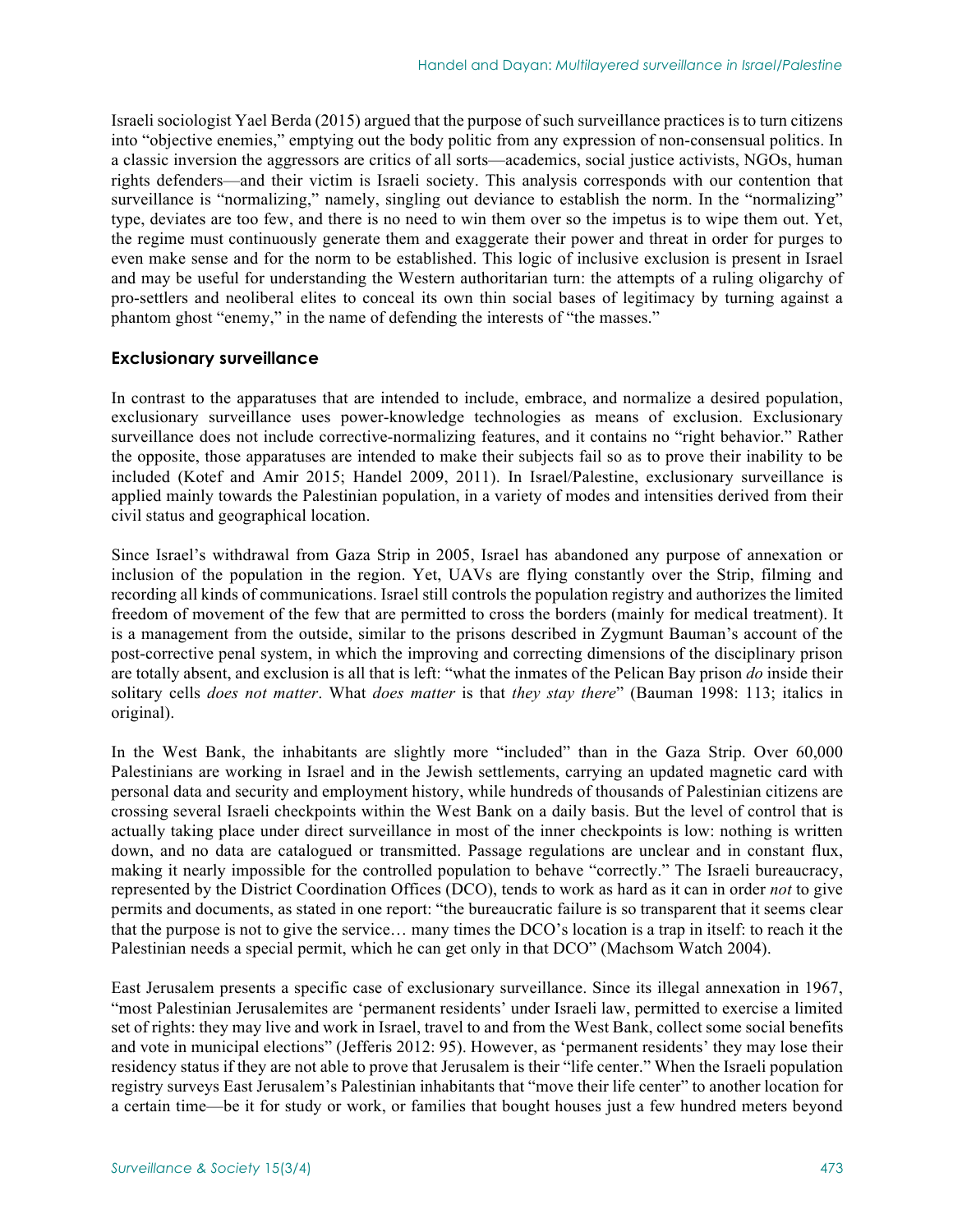Jerusalem's municipal borders—it aims to deprive them of their residential rights and to keep some imagined demographic *status quo* of a unified and Jewish Jerusalem. Israeli policy is characterized by rights deprivation or removal, and misuse of statistical data against those surveyed. Ironically, this exclusionary surveillance in fact pushes more and more Palestinians towards active inclusion, especially in East Jerusalem where Palestinians insist on living in the city, study in Israeli universities and even apply for full citizenship.

In recent years, Israel has developed mechanisms of exclusion directed against its Palestinian citizen minority, with regulations that authorizes Jewish villages to reject Palestinian inhabitants, laws that enable dismissal of parliament members who do not accept Israel's identification as a Jewish state, and plans to redraw the borders as to move entire populations from the state of Israel to the Palestinian Authority.

Israel's actions echo some of Arendt's ideas on the refugees and the birth of the nation-state. Arendt notes that the establishment of the new European states had revealed a new structure, in which they preferred losing parts of their population in order to constitute themselves as pure nation-states. Arendt points to it as the moment in which "the transformation of the state from an instrument of the law into an instrument of the nation had been completed. The nation had conquered the state" (Arendt 1979: 275). In contemporary Israel, it is the loyalty to the Zionist project that conquered the state, rather than legal definitions of citizenship, or even blood-national relations. The exclusionary surveillance apparatuses are thus used to recreate the *demos* by the active exclusion of parts of the state's residents and citizens. Those populations are not deported, but the rug is pulled from under their feet, leaving them within the controlled territory, yet excluded and with less and less rights. At the same time, as the next section shows, Israel actively includes other populations, beyond its national borders.

#### **Globalizing surveillance**

For its global operations, the state of Israel established rival propaganda bureaucracies in addition to the Foreign Ministry, in the Office of Strategic Affairs, and the Office of Diaspora Affairs. Both offices share a similar goal to combat "de-legitimization" through covert and overt operations. They meddle in "diaspora politics" in the United States and in Western Europe and in campus politics in the Western world through direct and indirect support and funding of a host of non-governmental organizations officially tasked with "blackening" civilian targets identified through "deep" surveillance, essentially espionage on foreign countries' citizens.2 Their declared war is against the Palestinian global resistance in the form of the Boycott, Divestment and Sanctions movement (BDS). "Delegitimizers" are blacklisted and are subject to bans, open threats, Strategic Lawsuit Against Public Participation (SLAPP) lawsuits, online harassments, attacks on sources of livelihood, censorship and campus expulsions, particularly in the US, as documented by the US organization Palestine Legal.3 However, the ultimate strategic concern is much broader pertaining to Israel's deterioration into an international pariah status. A curious typology of "harsh, soft critics and bystanders" appears in a leaked report of a joint task force established by the Reut Group (2017) and the Anti-Defamation League (ADL). The report addresses, without naming, the real problem festering at the heart of Zionist society. The de-legitimization problem is a cover to the problem of demoralization. Instructively, it sets out to achieve ambitious goals such as "re-uniting the Jewish world around Israel," and changing the "unfavorable zeitgeist" against it. For this purpose, the state needs vetting agents to spy after pro-Palestinian organizations, detect "biases" of reporters, and lobby to block "anti-Israeli" initiatives. But most importantly, it needs to overcome the controversy over Israel within its extended population domain.

<u>.</u>

 $2$  "Blackening," or Hashchara in Hebrew, is a specific job description. There is a unit head of the "blackening arena" (Zirat Hashchara) at the Ministry of Strategic Affairs and his rank is at the level of head of deparment in the Israeli General Security Services (Shabak) as reported in Haaretz: [http://www.haaretz.co.il/news/politics/.premium-](http://www.haaretz.co.il/news/politics/.premium-1.2978698)[1.2978698.](http://www.haaretz.co.il/news/politics/.premium-1.2978698)

<sup>3</sup> For more information on legal cases see: [www.palestinelegal.org.](http://www.palestinelegal.org)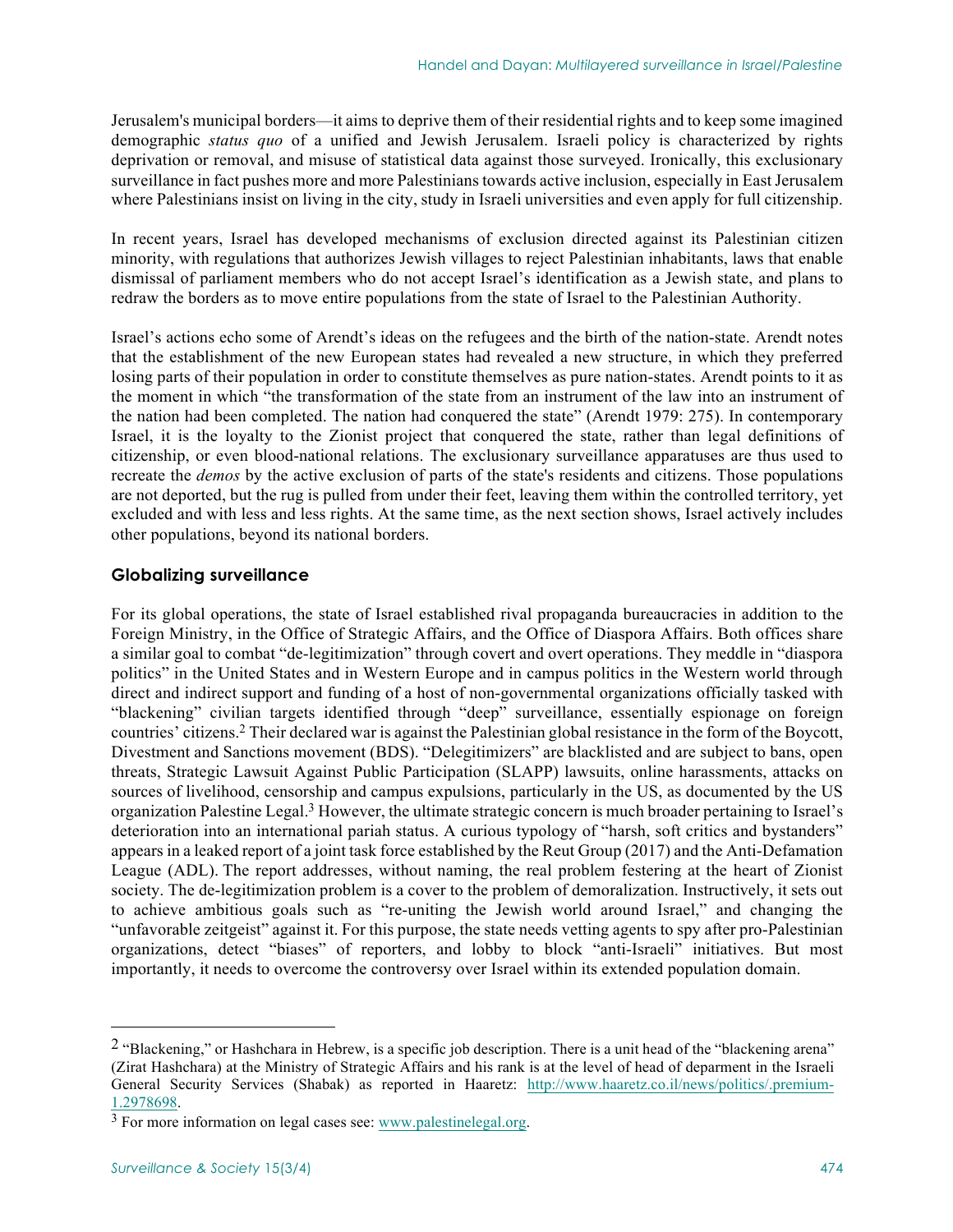Emigration of Jewish citizens from Israel was for years despised as a selfish and unpatriotic individual choice. To deal with this demoralizing reality, Zionists underwrite the old scorn, in what we might term "Neozionism." As former General Gal Hirsch told an audience of Israeli expats, "the state can afford Israelis leaving, but cannot afford Israelis leaving and turning their backs on the state."<sup>4</sup> The concern, in other words, is with the loyalty of ex-Israelis. The Israeli diaspora turned into a strategic asset and a "domain of defense" (*merhav hagana*) for the state.5 As a result of the privatization of *hasbara* operations [*hasbara* means propaganda in Hebrew, the official term used by state agencies] no longer the purview of professional diplomatic cadres, the global arena has become a hodgepodge of "net soldiers," private initiatives, some by ex-Israelis, many are one-person shop operations, often creating problems of chaos and duplication. Neozionism is characterized by propaganda wars led by privatized and decentralized initiatives, which the Israeli government tries to coordinate, direct and support. It is a tool of double surveillance: one that is applied within, making sure that everyone is aligned with and remains emotionally loyal; the second is the surveillance applied by those agents towards foreign governments, media, campuses, local politicians, for instance in the case of the passing of a legislation in the state of Navada that outlaws contracting BDSsupporting agents and companies, which was advocated by IAC Israeli-American Coalition for Action, specifically established to fight BDS.<sup>6</sup> It therefore serves as a means to embrace but also constantly vet "supporters" from "enemies." The new entry ban is a case in point. The law, passed in March 2017 by the Israeli parliament, bans the entry of whoever Israeli authorities deem a supporter of boycott, including of settlements and products in the Occupied Palestinian Territories. It fails to distinguish "hard" or "soft" critics or "bystanders," which led liberal Jews and ex-Israelis to wonder whether they are included in it as well. Mobilizing compatriotic populations outside of state borders and using them for propaganda wars is of course not an invention of Israel, and is a tool used by the Russian and Turkish regimes as well.

#### **Conclusion**

Surveillance is a means to an end. In our case, the end is maintaining loyalty to Zionism and the current regime in Israel/Palestine, where half of the population is subjected to strict surveillance arrays, yet is still excluded and has less and less right to have rights. Israel cannot afford becoming a full democracy, as it will have to let go its privileges and the differential control systems. The importance of discussing the case of Israel's population management's technologies and rationales nevertheless exceeds its specificities. Although its multilayering surveillance apparatuses are quite unique, the dismantling of relations between surveillance, population and territory is a broader phenomenon of our time. Other regimes in the West concerned with their own bases of legitimacy may soon warm up to the Israeli model as they did in other closely related areas such as global security and surveillance technology (Gordon 2011; Feldman 2013).

We must emphasize, however, that the multilayered surveillance keeps failing and its outcomes are often defeating its own purposes with unprecedented results. The normalizing surveillance is creating resistance, but its main failure is the growing visibility for the abnormality of the regime and its authoritarian logic. As the normalizing efforts are more and more apparent the situation looks less and less "normal." The exclusionary surveillance pushes more and more Palestinians towards active inclusion, especially in East Jerusalem. Finally, the globalizing surveillance is plagued by doubts about outcomes despite the 20-fold investment. The Neozionist fantasy about the state's "domain of defense" bringing about a "legitimacy surplus" goes hand in hand with the vast insecurity about it evident in vetting and exclusions.

<sup>&</sup>lt;sup>4</sup> Field notes from Global Israeli Leadership conference, February 24-26, 2015, IDC Herzliya, Israel.

 $<sup>5</sup>$  The articulation of this mission was an attempt to make legible what is sociologically very much in doubt—the</sup> allegiance of self-styled communities, particularly in Europe and in the US, that increasingly organize independently from the state and from the Jewish establishment.

<sup>6</sup> As reported in the Israeli newspaper Israel Hayom: <http://www.israelhayom.co.il/article/481263> in Hebrew.